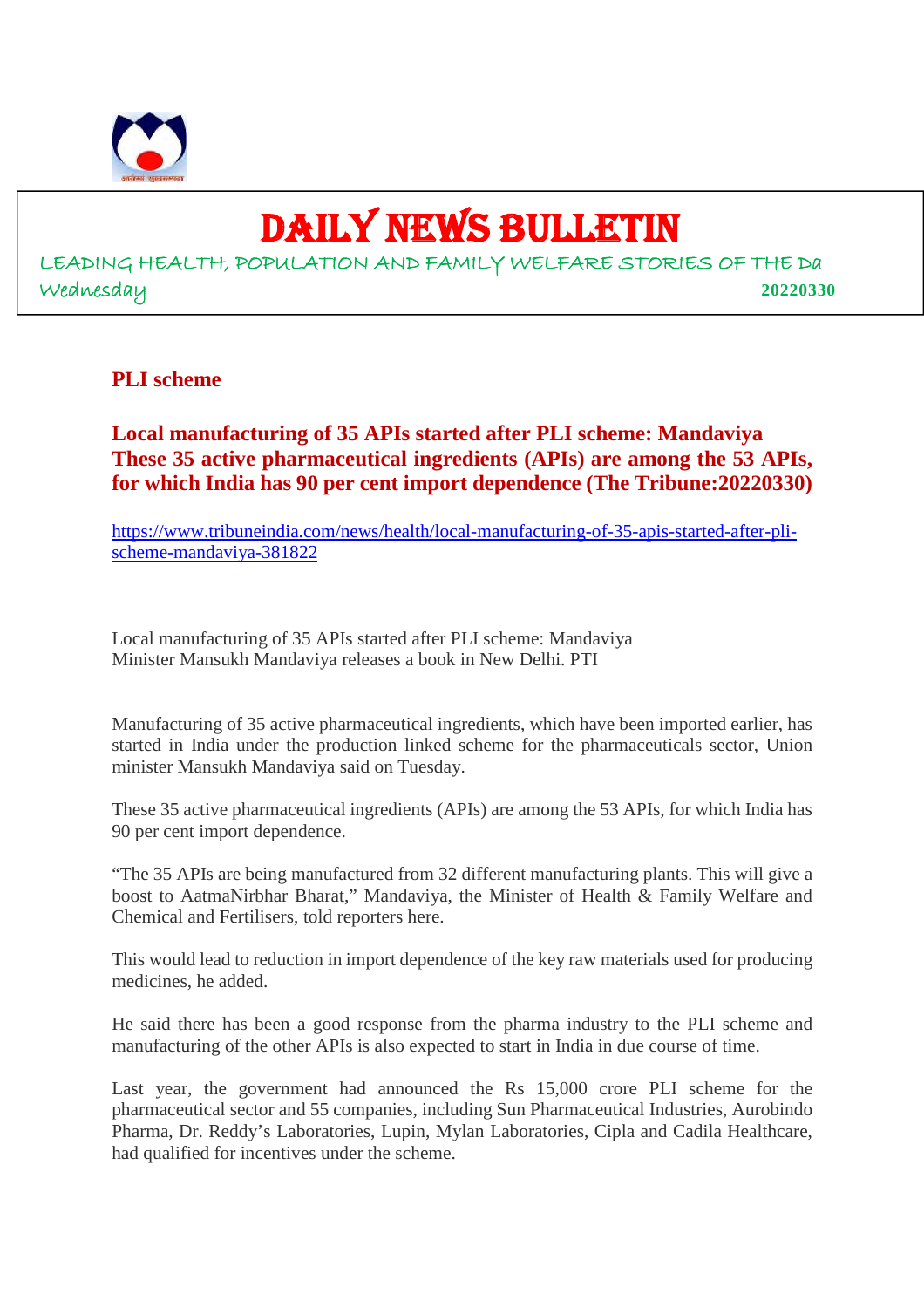The incentives are to be paid for a maximum period of six years to each qualified company depending upon the threshold investments and sales criteria achieved by the applicant.

The products covered under the scheme include formulations, biopharmaceuticals, active pharmaceutical ingredients, key starting material, drug intermediates, and in-vitro diagnostic medical devices, among others.

According to the government, the objective of the PLI scheme is to enhance India's manufacturing capabilities by increasing investment and production in the pharma sector and contributing to product diversification to high value goods in the pharmaceutical sector.

Also, it aims "to create global champions out of India who have the potential to grow in size and scale using cutting edge technology and thereby penetrate the global value chains".

China is the world's largest producer and exporter of APIs and many of the Indian companies depend on imports of the ingredients to produce formulations.

# **Active Covid cases**

# **Active Covid cases dip to 14,704 India logs 1,233 new Covid cases, 31 more deaths(The Tribune:20220330)**

https://www.tribuneindia.com/news/nation/active-covid-cases-dip-to-14-704-382067

With 1,233 new coronavirus infections being reported in a day, India's total tally of Covid cases rose to 4,30,23,215, while the active cases dipped to 14,704, according to the Union Health Ministry data updated on Wednesday.

The death toll climbed to 5,21,101 with 31 fresh fatalities, the data updated at 8 am stated.

The active cases comprise 0.03 per cent of the total infections, while the national Covid recovery rate remained at 98.75 per cent, the ministry said.

A reduction of 674 cases has been recorded in the active Covid caseload in a span of 24 hours.

The daily positivity rate was recorded as 0.20 per cent and the weekly positivity rate was recorded as 0.25 per cent, according to the ministry.

# **Cancer drugs**

**Prices of over 40 cancer drugs slashed: Mansukh Mandaviya**

**Prices of over 40 cancer drugs slashed: Mansukh Mandaviya Picture for representational purpose only. (The Tribune:20220330)**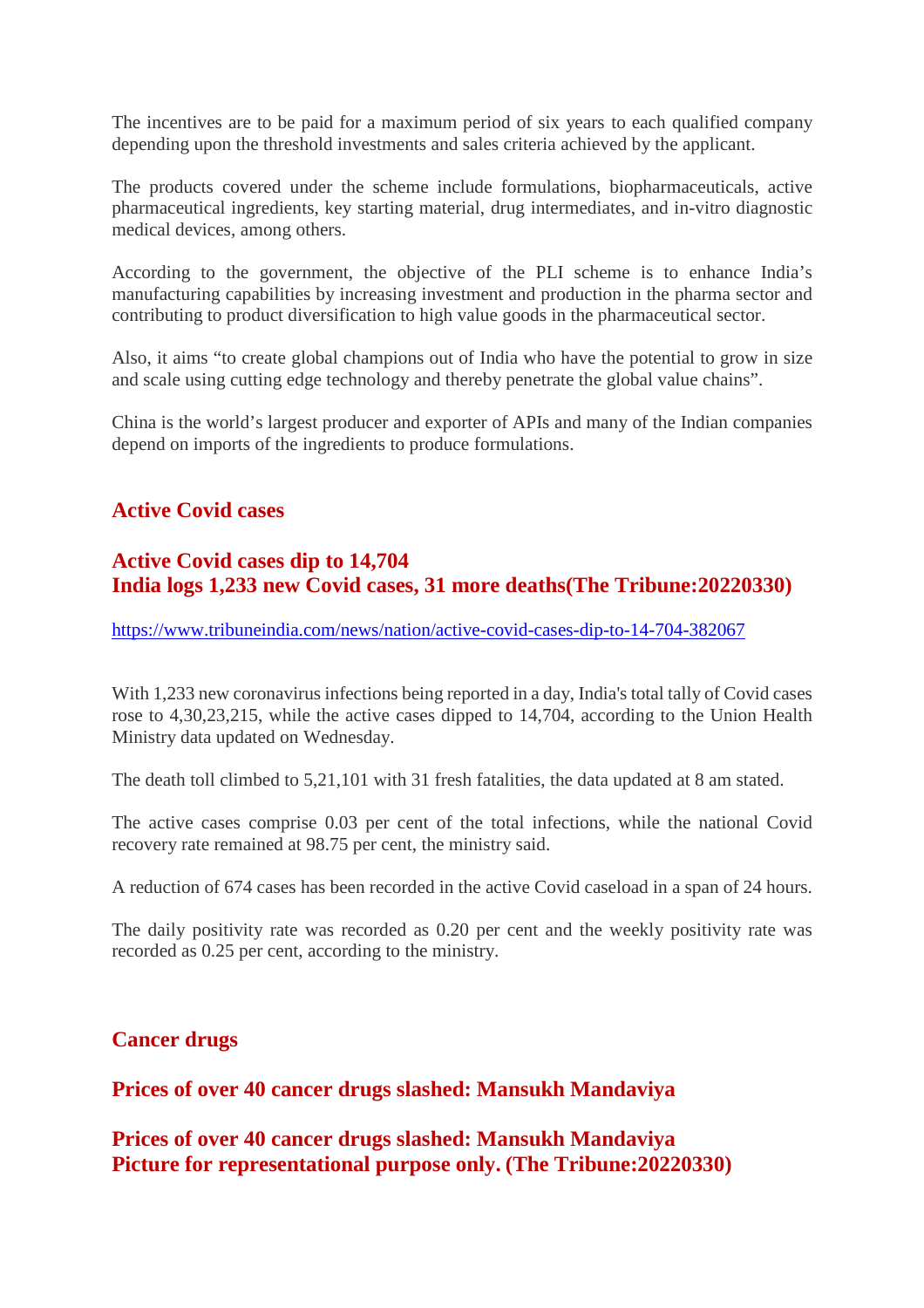https://www.tribuneindia.com/news/nation/prices-of-over-40-cancer-drugs-slashedmandaviya-381893

Union Health Minister Mansukh Mandaviya on Tuesday informed the Rajya Sabha that with the government deciding to fix the trade margins for 44 costly cancer drugs, the prices of lifesaving medicines have come down significantly.

Responding to a number of supplementary questions in the House, Mandaviya also asserted that India now has the capability to manufacture cancer treatment drugs, which were otherwise imported. "We had to import cancer medicines, but now India is capable of manufacturing it. We have introduced PLI scheme under which the manufacturing of APIs (active pharmaceutical ingredients) required for making cancer medicines have also started in India," the Health Minister said.

He informed the House that the MRP of these cancer medicines had been capped in such a manner that it could not be more than 60 per cent of the first price that a manufacturer sells to a distributor in India. "After fixing the trade margins, the price of cancer treatment medicines have come down significantly, which is benefiting cancer patients," he noted.

He was responding to a question by DMK MP M Shanmugam on what steps have been taken by the government to reduce the prices of imported cancer drugs and medical devices like stents which poor people are unable to afford.

On being asked that what steps the government had taken on reports of 175 healthcare organisations refusing to clear bills of ex-servicemen under the CGHS, Mandaviya said the government would look into the matter.

# **Medical Education**

# **MBBS seats up 75%, colleges 55% in 8 years (The Tribune:20220330)**

## https://www.tribuneindia.com/news/nation/mbbs-seats-up-75-colleges-55-in-8-years-381898

Amid a raging debate over gross mismatch between the demand and supply of medical education in India causing children to go abroad for studies despite qualifying NEET-UG, the government on Tuesday said MBBS seats rose 75 per cent and PG seats 93 per cent since 2014.

Answering a question in the Rajya Sabha, Minister of State for Health Bharati Pawar said, "The number of UG seats has increased from 51, 348 before 2014 to 89 875 seats as of date which is an increase of 75%. The numbers of PG seats have increased by 93% from 31,185 seats before 2014 to 60,202 seats."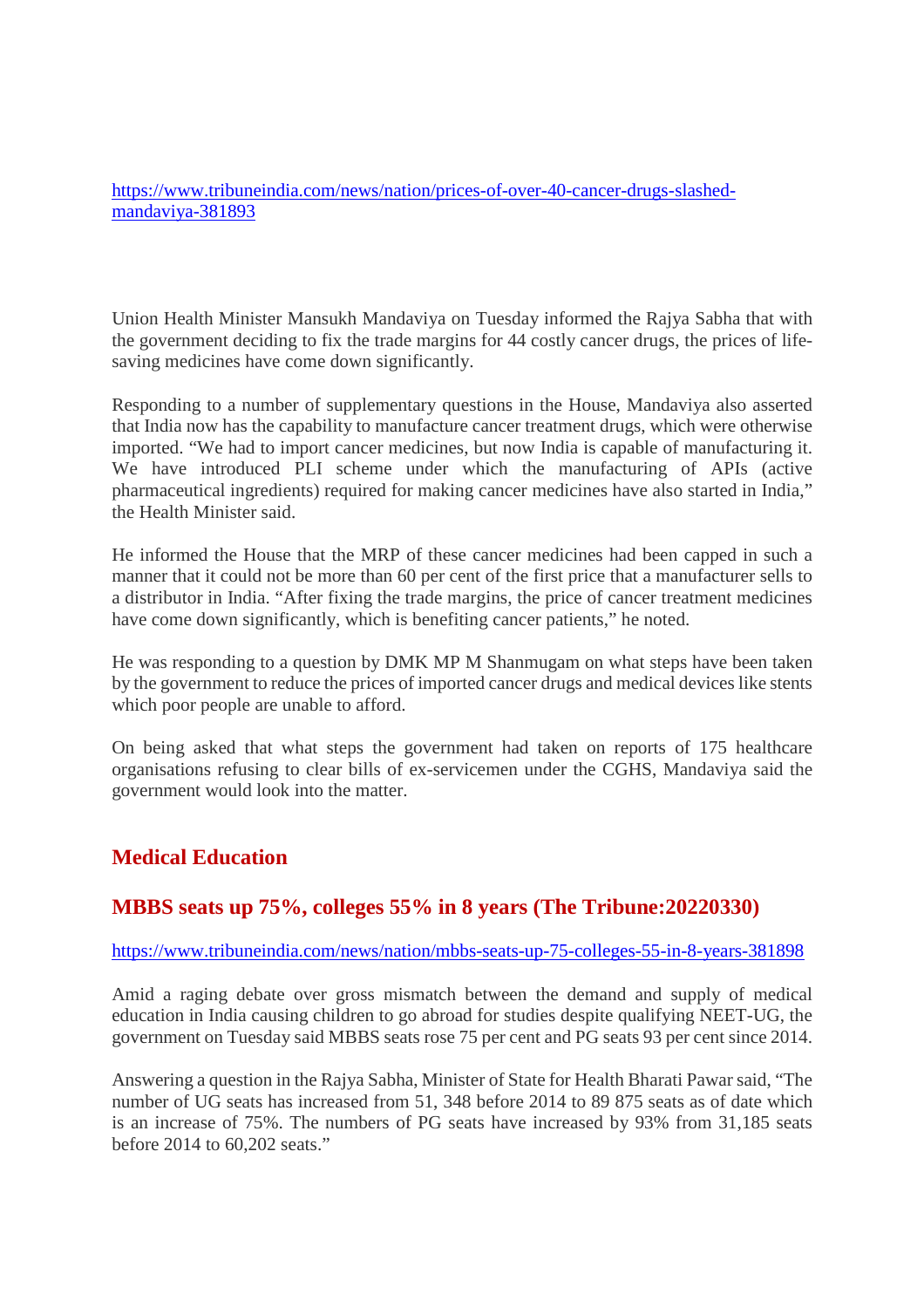She added that there had been 55 per cent increase in medical colleges from 387 in 2013-14 to 596 in 2021- 22, including 77 medical colleges with an increase of 16,425 seats in the private sector.

The ministry said there was no proposal to change the medium of instruction of medical education. The medium is English. A query was raised about whether Hindi language instruction was being considered.

On fee caps, the government said Clause (i) of Sub-section (1) of Section 10 of the National Medical Commission Act, 2019, provided for framing of guidelines for determination of fees in respect of 50 per cent seats in private medical institutions and deemed universities.

## **Child Right (The Asian Age:20220330)**

http://onlineepaper.asianage.com/articledetailpage.aspx?id=16261555

# Child rights body, think-tank launch project to rehabilitate street children

**Contract Property**<br>
New Delhi Commission for<br>
New Delhi Commission for<br>
and a state government<br>
and a state government<br>
childrenn is objective, the<br>
To full in the child rights body and the<br>
Commission (DDC) of Delhi<br>
Dia

e or

**EVOLUS** CHEFTLE THE RESERVED TO THE RESERVED TO THE RESERVED SERVED SERVED SERVED SERVED SERVED TO THE ANNOUNCED TO THE AND INTERNATIONAL THE SERVED TO THE CHAPT THAT THE CHAPT THAT THE THAT THE THAT THE THAT THE THAT THA

The project aims to devel-<br>op vulnerable children into op vulnerable children into<br>responsible children into<br>responsible citizens, the<br>statement said, adding that<br>identifying and providing the<br>identifying and providing<br>them educational, financial<br>anguage and gradianship suppor

protection, education and provide street children with<br>health care." safe environment aside ₹10 crore to create a<br>residential school that will provide street children with<br>a safe environment<br>immersed with learning<br>and socio-psychological sup-

Case workers and counsel-<br>lors will be deployed dis-<br>trict-wise and they will<br>work in close collaboration<br>with Child Welfare<br>Committees.<br>The taskforce will focus on

work in close collaboration with Chair Committees.<br>Committees The The stake of the Scheme of the Scheme in bilitation: education and<br>bilitation: education and vocational training, counselling<br>spoins sponsorship, guardians

**CONTRACTOR** 

eon

and socio-psychological sup-<br>not socio-psychological sup-<br>DDC Delhi vice-chairper-<br>son Jasmine Shah said,<br>the Delhi government has<br>developed a comprehensive<br>plan aimed at bringing dignating<br>in a media super-<br>of homeless an

residential school that will not only provide education<br>but also contoinal and psychological support to vul-<br>and psychological support of vul-<br>nerable chidren. By launch-<br>ing this taskforce, we will be<br>also deploy focussed

**Physical Fitness (The Asian Age:20220330)**

http://onlineepaper.asianage.com/articledetailpage.aspx?id=16261187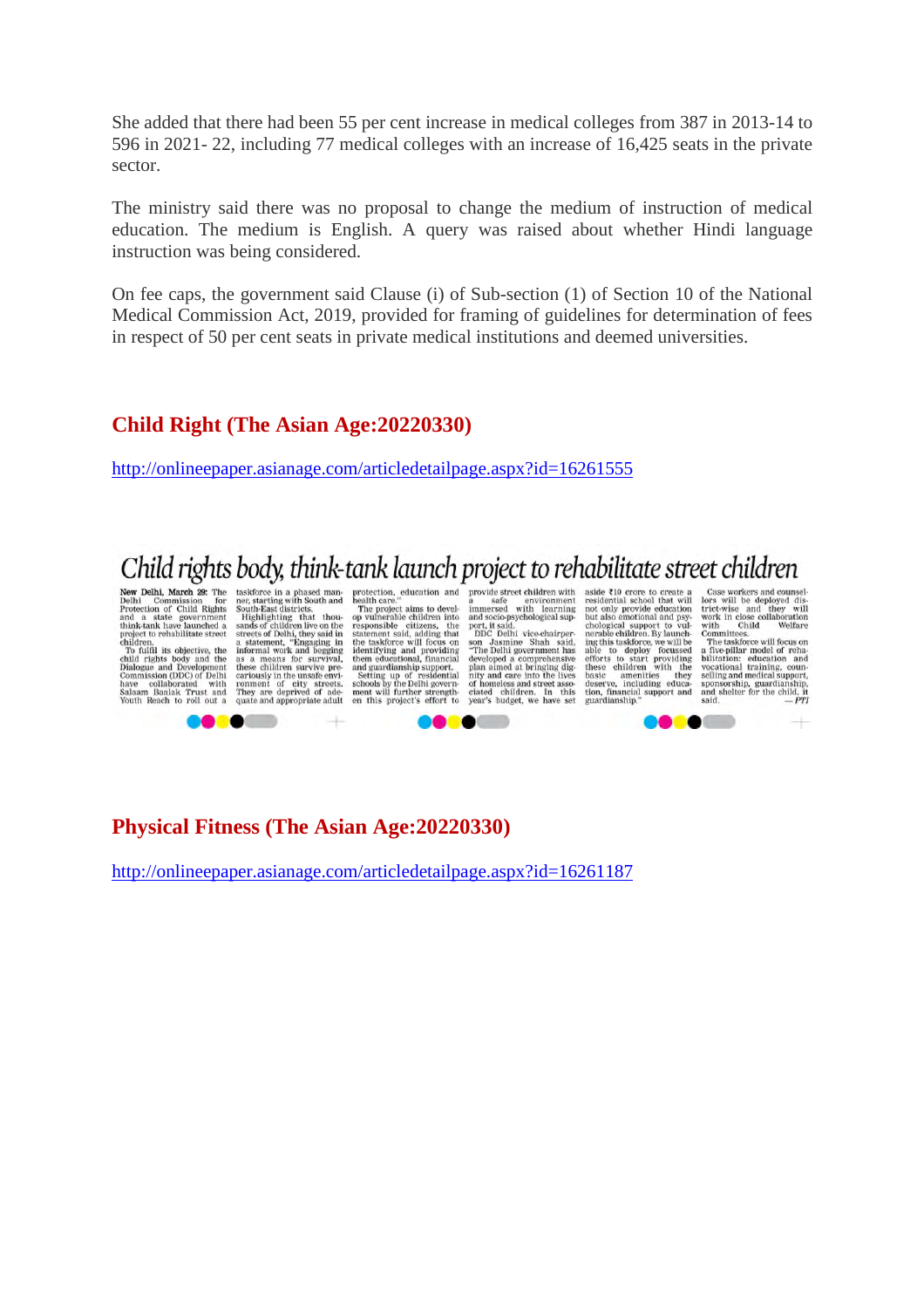

#### **SWATI SHARMA**

THE ASIAN AGE

THE ASIAN AGE<br>
THE ASIAN AGE<br>
The people being avare of<br>
the importance of dedi-<br>
utes of each day to our boties,<br>
many of us don't get around to<br>
our both gedant, and the seed<br>
being that are not but also left us mentally

### SHOULDERING ATTENTION

The accumulation of fat on<br>hips and thighs is easily<br>noticed, whereas the stress and<br>tension put on the shoulders<br>often go unremarked noticeal, whereas the states are<br>form go unremarked, tension put on the shoulders Shoulders are the worst affected<br>in going and the more state in the shoulders are the worst affect-<br>ing them unsightly and further<br>contribut

#### NO PILLOWING FEFECT

**CONTRACTOR** 

to PILLOWING EFFECT<br>to the new the pull.<br>They in the same position for 8 to **STRAIGHTEN UP**<br>ing in the same position for 8 to **STRAIGHTEN UP**<br>the computer screen, it leads to the check is also<br>tension at the back of the ne

\_\_\_\_\_

# Stretch It Out

Simple routines that can be done unobtrusively even at work can do wonders in relaxing tense muscles and correcting posture  $\frac{1}{2}$   $\frac{1}{2}$ <br>  $\frac{1}{2}$ <br>  $\frac{1}{2}$ <br>  $\frac{1}{2}$ <br>  $\frac{1}{2}$ <br>  $\frac{1}{2}$ <br>  $\frac{1}{2}$ <br>  $\frac{1}{2}$ <br>  $\frac{1}{2}$ <br>  $\frac{1}{2}$ <br>  $\frac{1}{2}$ <br>  $\frac{1}{2}$ <br>  $\frac{1}{2}$ <br>  $\frac{1}{2}$ <br>  $\frac{1}{2}$ <br>  $\frac{1}{2}$ <br>  $\frac{1}{2}$ <br>  $\frac{1}{2}$ <br>  $\frac{1}{2}$ <br>  $\$ 



Shoulders are the worst affected<br>by prolonged sitting, making<br>them unsightly and further<br>contributing to bad posture.

# to both the sides till you feel the pull.  $\,$

desk jobs. Bring some move-<br>ment to them by raising and<br>lowering them, or holding<br>them out and rotating them.

### THE LEGS HAVE A SAY

115

**Stretching regularly will** loosen the muscles and loosen the muscles and<br>increase the range of<br>motion. This in turn can<br>lower the risk of injuries<br>such as sprains, which<br>affect ligaments, or arians, affecting muscles<br>or tendons. It can also help<br>in chronic conditions such<br>as osteoarthritis and

**MOVE IT!** 

reduce lower back pain.

THESE WORKOUTS<br>
INNUTES TO COMPLETE, AND<br>
THE BEST PART IS THAT THEY<br>
CAN BE DONE EVEN IN THE<br>
CAN BE DONE EVEN IN THE<br>
CHATTING WITH<br>
YOUR FRIENDS.<br>
THEY MIGHT<br>
TOUR FRIENDS.<br>
THEY MIGHT SOUND SIMPLE. **BUT ARE**<br>EXTREMELY EFFECTIVE IN<br>COUNTERING THE<br>DANGERS OF<br>PROLONGED SITTING.

### - VIJAY THAKKAR, fitness entrepreneur<br>and functional medicine coach

glutes, and thigh muscles. You<br>can even do squats as they<br>focus on the lower body.

GETTING THE MIDDLE IN

Abdomen fat, also known as<br>visceral fat, is the major factor<br>responsible for that shapeles<br>look. It hangs out and makes<br>the hips wider and bulkier. Try<br>twisting your whole body to<br>stay in shape. Crunches, plank<br>workouts,

The chest is also affected by a and a possible used<br>entary job. Hunching over a chest muscles and desk or keyboard causes the good posture.<br>Since to be bent at a certain angle instead of the strain applie to be bent at a

For a chest stretch, hold your<br>hands behind with the fingers<br>tucked together. Push you your<br>hand backward and out as<br>much as possible until you feel<br>a good pull. This relaxes your<br>chest much say of a good pull. This relaxe

STRETCHING CAN BE UNCOMFORTABLE AT FIRST, BUT IT SHOULD NOT BE PAINFUL. AN INDIVIDUAL STRETCH TYPICALLY LASTS<br>10–30 SECONDS. IT CAN ALSO REDUCE PAIN FROM CHRONIC CONDITIONS, SUCH AS OSTEOARTHRITIS AND LOWER BACK PAIN.

**BEER PRESERVED FOR SHOPLIFTING**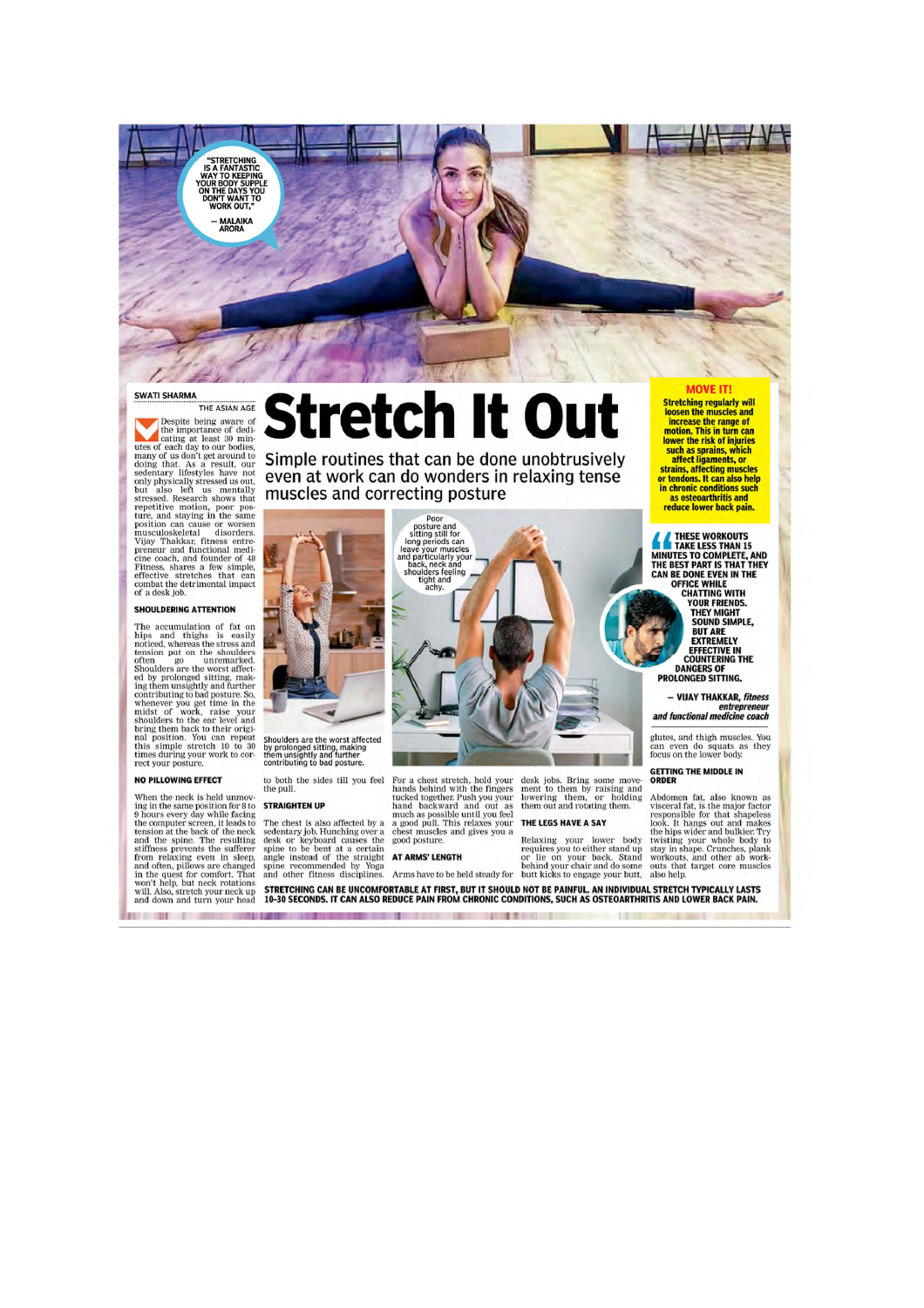# **Protein**

# **What happens when you consume too much protein? Although high-protein diets claim to help you lose weight, if one exceeds the total caloric requirement, then it is stored as energy reserves that could lead to increased fat stores (The Indian Express:20220330)**

https://indianexpress.com/article/lifestyle/health/consume-protein-excess-overconsumptionhealth-risks-7796284/

protein overconsumption, eating too much protein, how much protein should one eat, what happens when you eat too much protein, excess protein, protein side effects, indian express newsIdentify how much protein the body needs. Each Individual's protein needs depend on many aspects. (Photo: Getty/Thinkstock)

Overconsumption of anything is bad for health, and that includes proteins as well. According to the ICMR (latest 2020 guidelines) a healthy adult would need about 0.8 to 1 gm of protein per kg of their body weight. In India, people either over consume protein just by a rough estimate, or hardly even reach 0.6 gm per kg body weight.

Dr Eileen Canday, HOD – Nutrition and Dietetics, Sir HN Reliance Foundation Hospital, says consuming more than double the requirement of protein for a prolonged period of time can pose a risk to vital organs to metabolise the waste from the body's system.

ALSO READ |Vegetarians, you must have these top five sources of protein in your diet The doctor adds that risks associated with chronic protein overconsumption in individuals who already have a compromised organ function, include:

- Cardiovascular disease
- Blood vessel disorders
- Liver and kidney injuries
- Further damage to these organs could be fatal

Overconsumption has also been linked to

- Increased risk of complications in people with type-2 diabetes
- A higher risk of cancer for those who over-consume processed meats
- Osteoporosis and osteopenia if consuming protein devoid of essential minerals

ALSO READ |Protein: Know the best sources, benefits, and how much is too much The doctor explains some of the dangerous side-effects that could result from protein overconsumption:

# 1. Weight gain

Although high-protein diets claim to help you lose weight, if one exceeds the total caloric requirement, then it is stored as energy reserves that could lead to increased fat stores. This could interfere with the weight loss regime by excess protein being retained as fat.

2. Kidney damage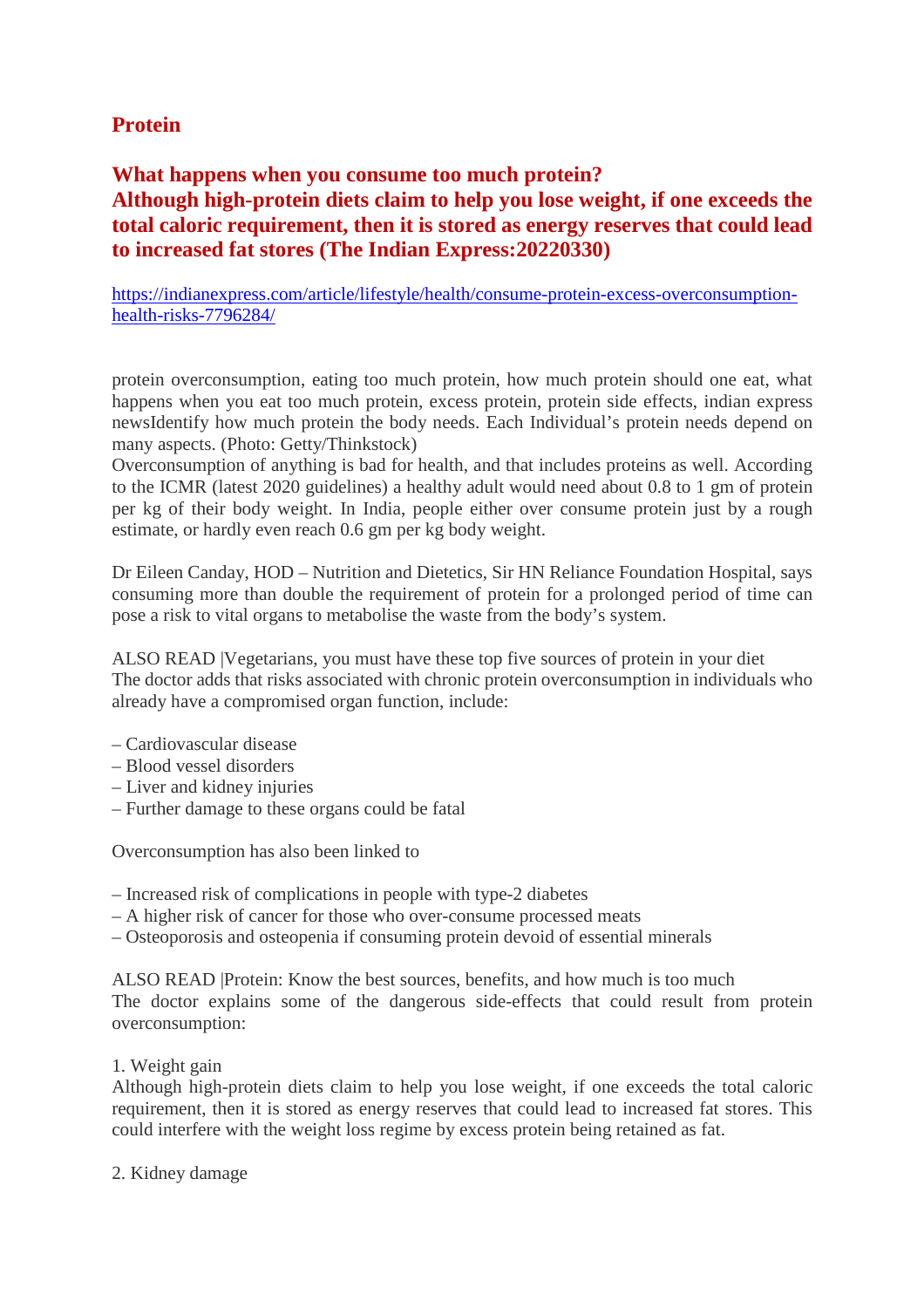Excess protein can harm patients who already have renal disease.The abundant nitrogen contained in amino acids that make up proteins is the reason behind this. Kidneys that have been damaged must work harder to eliminate excess nitrogen and waste products from protein metabolism.

# 3. An increased risk of cancer

Certain high-protein diets, particularly those excess in red meat-based protein, have been associated with an elevated risk of several health problems, including cancer, according to studies. Colorectal, breast, and prostate cancer are all linked to eating more red and/or processed meat. Eating protein from other sources, on the other hand, has been linked to a lower risk of cancer.

ALSO READ |What happens to your body when you eat palak or spinach daily?

4. Heart disease

A high-protein diet that includes a lot of red meats with saturated fats and full-fat dairy foods can contribute to heart disease. This might be linked to greater saturated fat and cholesterol consumption. According to a 2010 research, women who consumed a lot of red meat and highfat dairy had a higher risk of coronary heart disease. Poultry, fish, and nuts were shown to reduce the risk. Long-term eating of red meat can also raise trimethylamine N-oxide (TMAO), a gut-produced molecule related to heart disease, according to a 2018 research.

# 5. Calcium deficiency

It was previously thought that calcium loss can occur if you consume a high-protein, meatbased diet. This has been linked to osteoporosis and poor bone health in the past. A review of data published in 2013 indicated a link between excessive protein consumption and poor bone health. However, recent findings suggest the effect of protein on bone health remains unproven. Adequate intake of protein, particularly from dairy sources is essential to support bone growth.

According to Dr Canday, if one wishes to consume high proteins, they must keep in mind the following:

\* Identify how much protein the body needs. Each Individual's protein needs depend on many aspects such as weight, age, body composition goals, stage of life cycle, medical issues.

\* Choose good quality protein source from egg whites, low fat dairy products such as buttermilk, curds, paneer or cottage cheese, soya or tofu, lean meats such as fish or lean cuts of poultry, other sources such as legumes, lentils, dals, nuts and seeds.

\* If you suffer from any organ disorder such as compromised liver disease, kidney failure, diabetes, cancer or medical conditions that need close monitoring of protein intake, consult a dietician so that the amount of protein can be accurately calculated.

\* While avoiding overconsumption, be cautious so as to not to drop the levels to such an extent that it leads to deficiencies and loss of muscle mass.

"Healthy people need not double or triple their protein intake. Generally people who are physically active such as athletes, weight trainers (gym goers) additionally, pregnant, lactating women, people who are undergoing medical treatment for cancer or on dialysis would need higher that 1 gm per kg body weight, but this has to be prescribed by a qualified nutritionist or a dietician," the doctor concludes.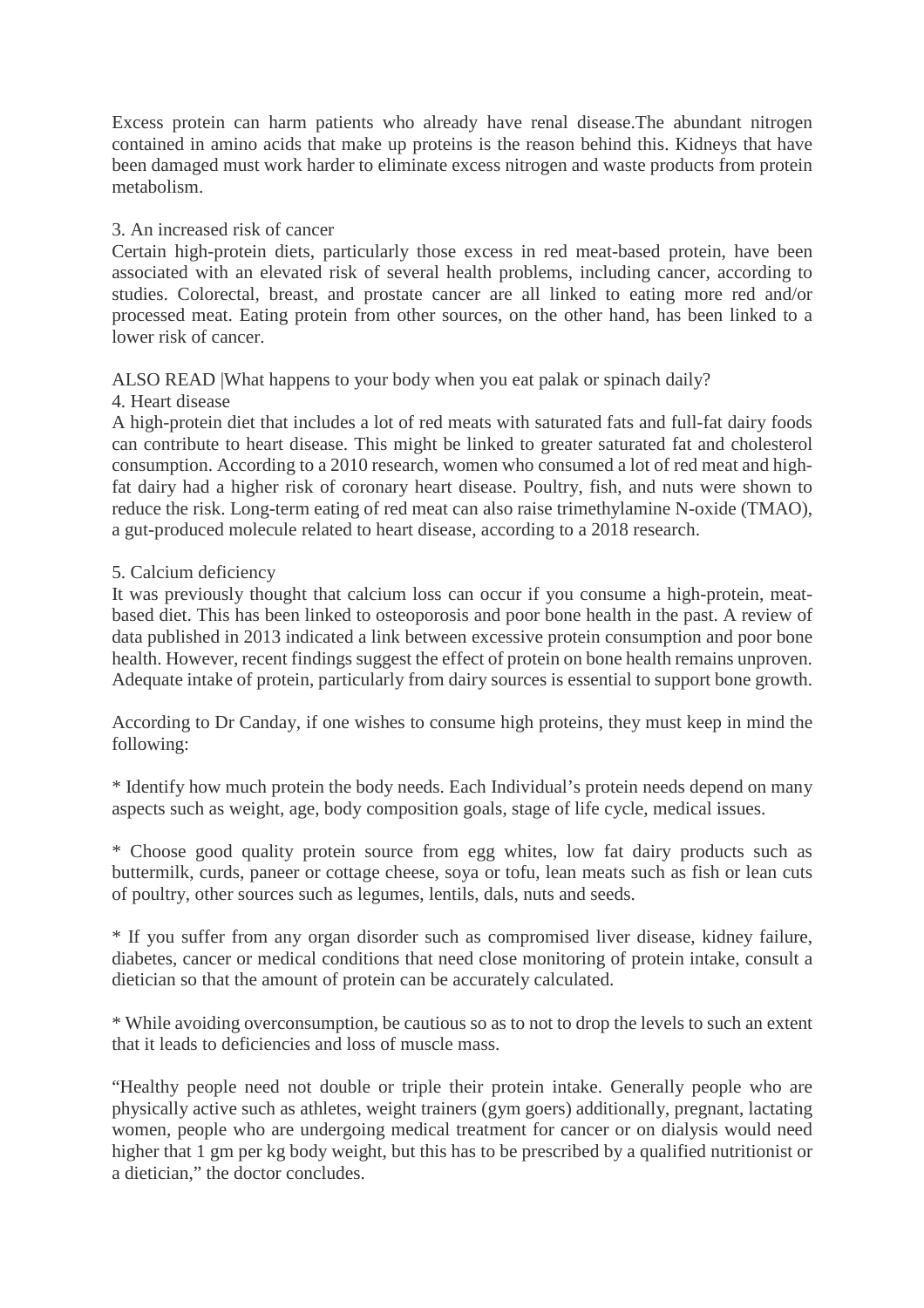$\triangle$  The above article is for information purposes only and is not intended to be a substitute for professional medical advice. Always seek the guidance of your doctor or other qualified health professional for any questions you may have regarding your health or a medical condition.

# **Colorectal Cancer Awareness Month**

**Colorectal Cancer Awareness Month: Importance of timely diagnosis, symptoms to watch out for, and more**

**"One must remember that treatment largely depends on the patient's condition, including the location of the cancer, the stage and other health concerns like comorbidity", said oncologist (The Indian Express:20220330)**

https://indianexpress.com/article/lifestyle/health/colorectal-cancer-awareness-monthimportance-timely-diagnosis-symptoms-7828003/

Getty\_colon-cancer\_1200Read on to know more about the importance of timely diagnosis when it comes to colorectal cancer. (Source: Getty Images/Indian Express)

Colorectal cancer is a serious concern for adults across all age groups. The disease is a form of cancer that occurs due to the "abnormal growth of cells in the lining of the colon or rectum", said Dr Niti Raizada, Director, Medical Oncology & Hemato Oncology, Fortis group of Hospitals, Bangalore.

As such, since March is celebrated as Colorectal Cancer Awareness Month, read on to know more about the importance of timely diagnosis, regular screenings, risk factors, and treatment options that will help you keep yourself and your loved ones safe.

ALSO READ |Colorectal cancer: Simple lifestyle modifications to keep you safe How important is timely diagnosis?

"Timely diagnosis is important as the cancer only starts showing symptoms at an advanced stage and, therefore, the key to prevention is early detection and treatment", said Dr Raizada. The expert further suggested that ideally, colorectal cancer screenings should start by early 40s for every individual.

pixabay-abdominal-pain-cancer-759 Abdominal cramps may be a symptom of colorectal cancer, warned an expert. (Source: Representative image/Pixabay) What are some of the common symptoms?

Some symptoms that need to taken note of are "fatigue, weakness, constipation problems, abdominal cramps, and bloating", noted Dr Raizada. A few of the more serious symptoms of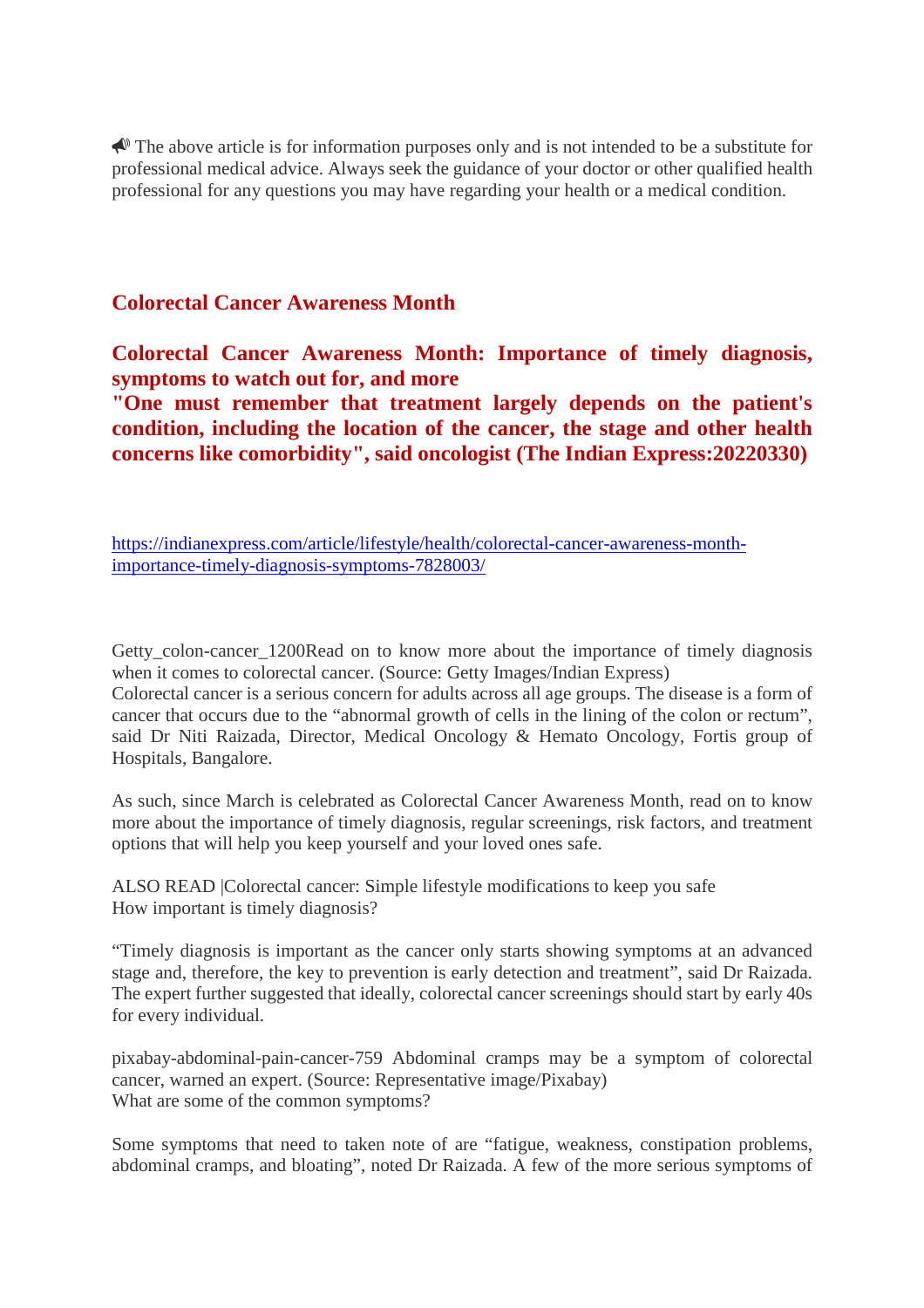this disorder include "rectal bleeding, constant abdominal discomfort, and a change in your bowel habits."

These symptoms may be a result of other digestive health concerns, but consultation with an expert is necessary.

What are the risk factors for developing colorectal cancer?

Junk food-759 Lessen your intake of junk food that contains a lot of fat and little to no fibre. (Source: Representative image/Pexels)

Unhealthy diet – "Regular consumption of food items that are rich in fat and low in fiber may lead to colorectal cancer", warned the expert. The consumption of processed or red meat is another major factor that can contribute to the onset of this kind of cancer. Dr Raizada suggested a plant-based diet to avoid this health condition.

Physical inactivity – It is important to be physically fit and exercise for a few hours in a day. Following a sedentary lifestyle with unhealthy eating habits can not only negatively affect your overall health, but also increase the chances of being diagnosed with colorectal cancer.

Consumption of alcohol and smoking – Smoking and alcohol consumption contribute as one of the main factors that can cause colorectal cancer. "It reduces a person's lifespan and increases the possibility of attracting more health problems over time", said Dr Raizada.

Family history –Immediate family members suffering from colorectal cancer have an increased chance of being susceptible to the disease. Therefore, it is advisable to consult with an expert and understand the chances of getting diagnosed with this health condition.

In recent times, there are new diagnostic and treatment options in place for this disorder. Dr Raizada said, "The approach we have is now shifting away from generalised medicines to that of personalised medicine. The treatment is now focused on the wellbeing of the patient and a faster recovery with multimodality approaches such as surgery, radiotherapy, and chemotherapy. Common screening methods like Fecal Occult blood test (FOBT) and colonoscopy helps to diagnose the condition at an early stage and seek the right treatment option."

ALSO READ |Colon cancer: When should you get yourself screened?

The expert further said one must remember that treatment largely depends on the patient's condition, including the location of the cancer, the stage, and other health concerns like comorbidity. "Once surgery is concluded, it is followed by chemotherapy, radiation, targeted drug therapy and immunotherapy as is needed," she said.

DELHI NEWS

1Delhi: Four people who fell into sewer confirmed dead, bodies recovered 2Delhi News Live: City records 95 new Covid-19 cases; heatwave likely today 3Delhi: BJP to protest at CM Kejriwal's residence over 'Kashmir Files' More from Delhi

 For more lifestyle news, follow us on Instagram | Twitter | Facebook and don't miss out on the latest updates!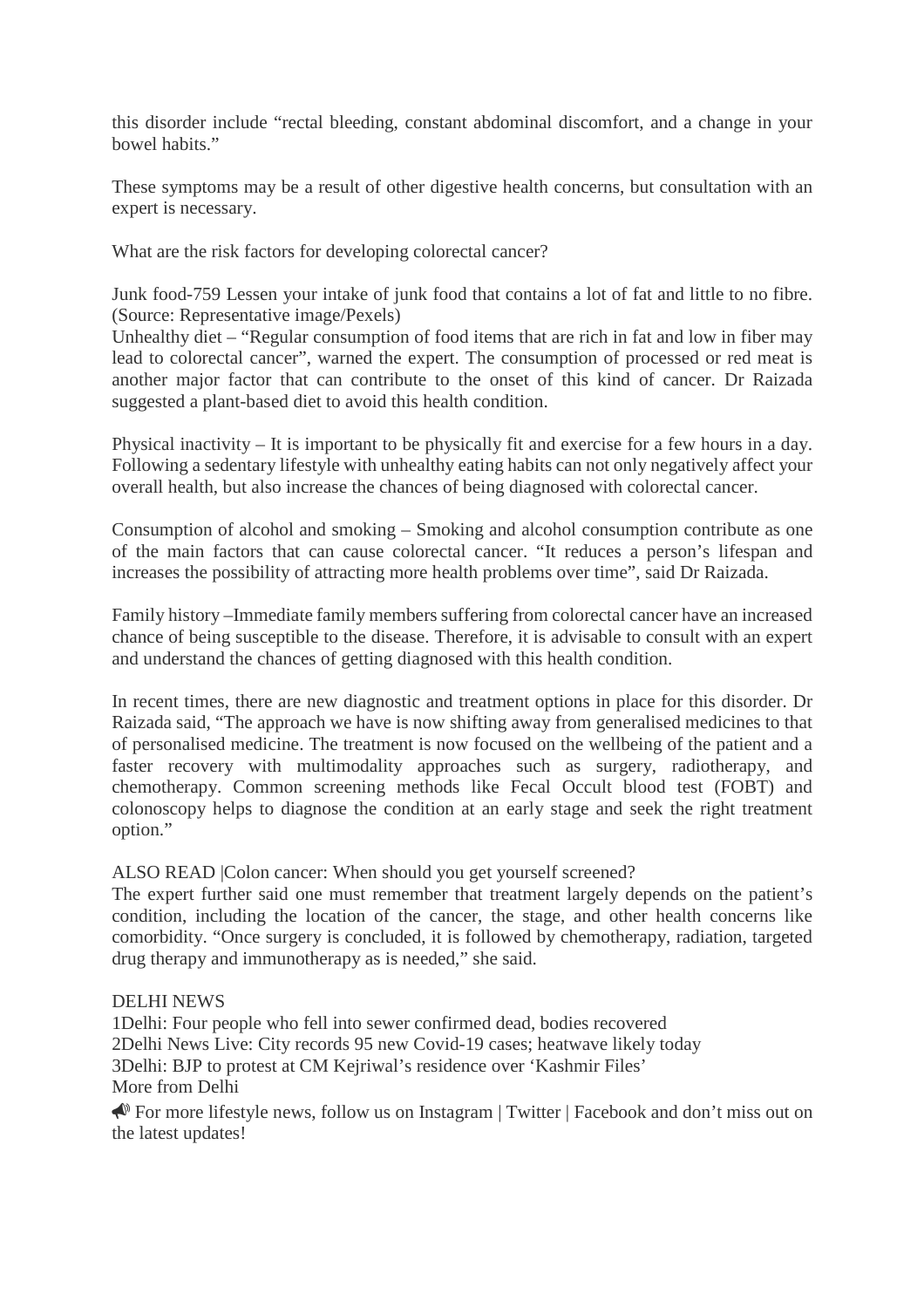$\triangle$  The above article is for information purposes only and is not intended to be a substitute for professional medical advice. Always seek the guidance of your doctor or other qualified health professional for any questions you may have regarding your health or a medical condition.

# **Fibromyalgia cases**

**Amid surge in fibromyalgia cases in Covid patients, experts share symptoms and tips to stay safe Dr Rakesh Nair, consultant knee replacement surgeon, said that "a lot of patients have complained of increase in the joint pains post-Covid: almost all had increased pain which varied from three weeks to six months". (The Indian Express:20220330)**

https://indianexpress.com/article/lifestyle/health/fibromyalgia-cases-post-covid-joint-painbones-7835022/

bone, bone injury, cartilageJoint pains have risen post-Covid (Source: Thinkstock Images) In the last few months, experts say that there has been an uptick in the number of patients with fibromyalgia — a painful condition leading to fatigue in joints, chest wall, elbows, legs, shoulder, and also headache.

Dr Girish L Bhalerao, super specialty consultant orthopaedic surgeon, Wockhardt Hospital Mira Road says, "Around 15-20 cases have been observed in the last two to four months. We have observed more women complaining of the condition compared to men among the middle aged and elderly population."

Also Read |Mental health: How to deal with stress in a post-Covid world

There were many health problems that came to the fore during the pandemic, and one of them is fibromyalgia, adds Dr Gaurav Khera, orthopedic Surgeon (Karol Bagh) Apollo Spectra Delhi.

"It is a painful and chronic condition leading to muscle pain along with fatigue, sleep disturbances, mood-related disorders, and memory problems. So, patients will notice pain in the shoulders, chest, elbows, and joints. Furthermore, one may also experience constant fatigue, stress, anxiety, sleep problems, mood swings, and memory fog. The symptoms may be similar to arthritis, but it does not cause joint or muscle inflammation. It impacts the soft tissue and not the joints as a whole. Fibromyalgia is also a long covid symptom known as FibroCovid. It is seen commonly in women compared to men," Dr Khera explains.

tiredness One may also experience constant fatigue, stress, anxiety, sleep problems, mood swings, and memory fog (Source: Getty Images/Thinkstock)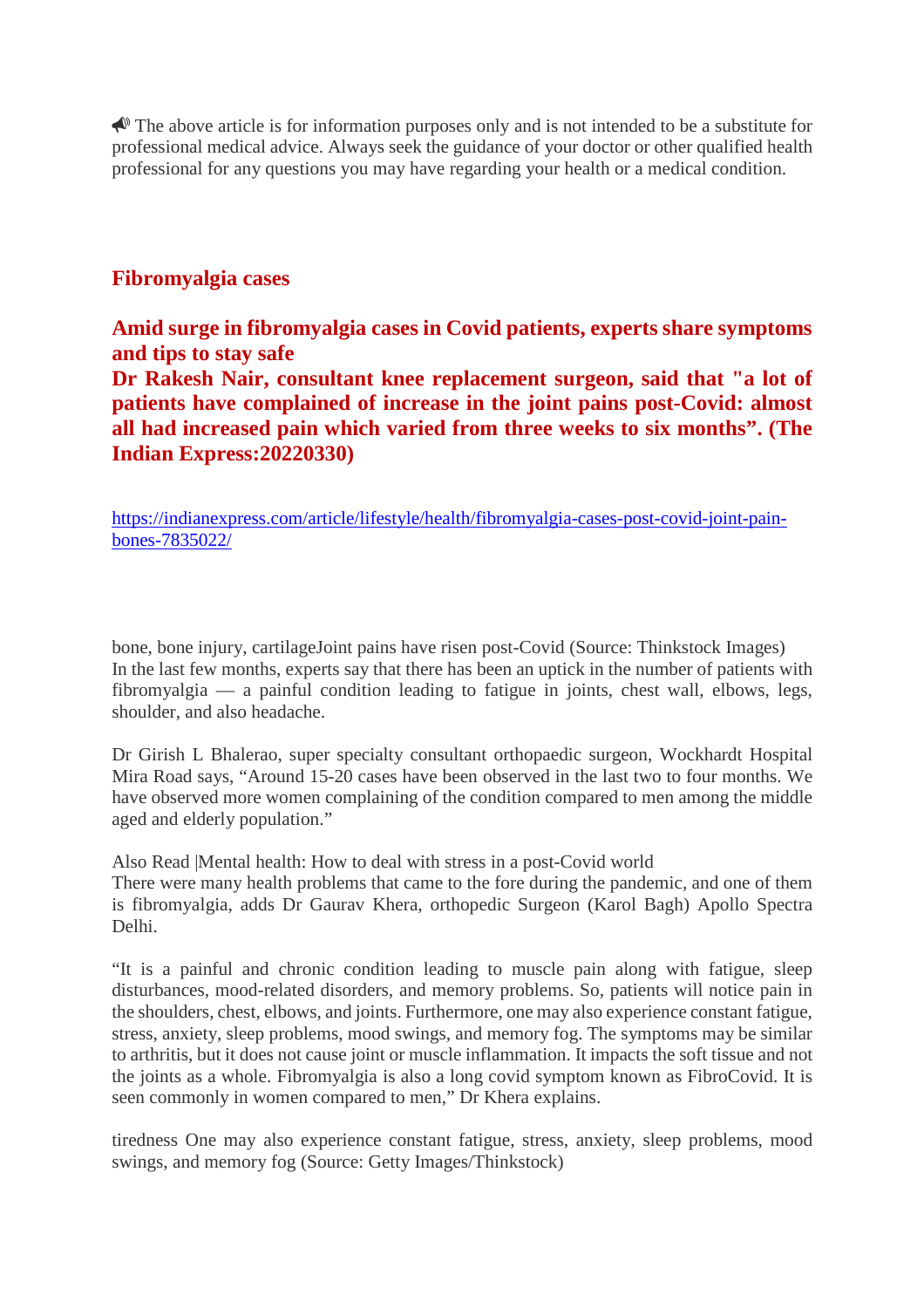Dr Rakesh Nair, consultant knee replacement surgeon at Zen Multispeciality Hospital informs that "a lot of patients have complained of increase in joint pains post-Covid: almost all had increased pain which varied from three weeks to six months".

"Patients suffering from this condition experience sudden shoulder, joint, elbow, and chest pain. This pain can be triggered due to the stress, tension, and emotional disturbance due to coronavirus and also deficiency of calcium: vitamin D 3 and vitamin B12 which aggravated the symptoms. Women of post-menopausal status had increased pain compared to men. The pain is there for some months and one may have some trigger points in the body," he says.

Also Read |'I had never felt worse': Long Covid sufferers are strug

# **Fake medical products**

# **Substandard, fake medical products increased by almost 47% from 2020 to 2021 during pandemic: report (The Hindu:20220330)**

https://www.thehindu.com/news/national/substandard-fake-medical-products-increased-byalmost-47-from-2020-to-2021-during-pandemic-report/article65270728.ece

Criminals saw crisis as an opportunity to sell more such products, taking advantage of vulnerability of people in need, ASPA president says

During the COVID-19 pandemic, incidents of substandard and falsified (SF) medical products increased by almost 47% from 2020 to 2021. Trade-in pharmaceutical counterfeits during this period spiked majorly relating to COVID-19 products, including vaccines, medicines, test kits, antibiotics, face masks and sanitizers. This, according to the latest report released by the Authentication Solution Providers' Association (ASPA), an organisation working against fake medical products.

During the COVID-19 peak, incidents of SF medical were observed in 23 out of 29 States and seven Union Territories. The report pointed out that SF products were impacting every product sector, and the incidents of counterfeiting had risen with a 20% growth from January 2018 to December 2020. Globally also, pharmaceutical SF incidents rose 111% over the past 10 years, say experts.

Comments will be moderated by The Hindu editorial team.

Comments that are abusive, personal, incendiary or irrelevant cannot be published.

Please write complete sentences. Do not type comments in all capital letters, or in all lower case letters, or using abbreviated text. (example: u cannot substitute for you, d is not 'the', n is not 'and').

We may remove hyperlinks within comments.

Please use a genuine email ID and provide your name, to avoid rejection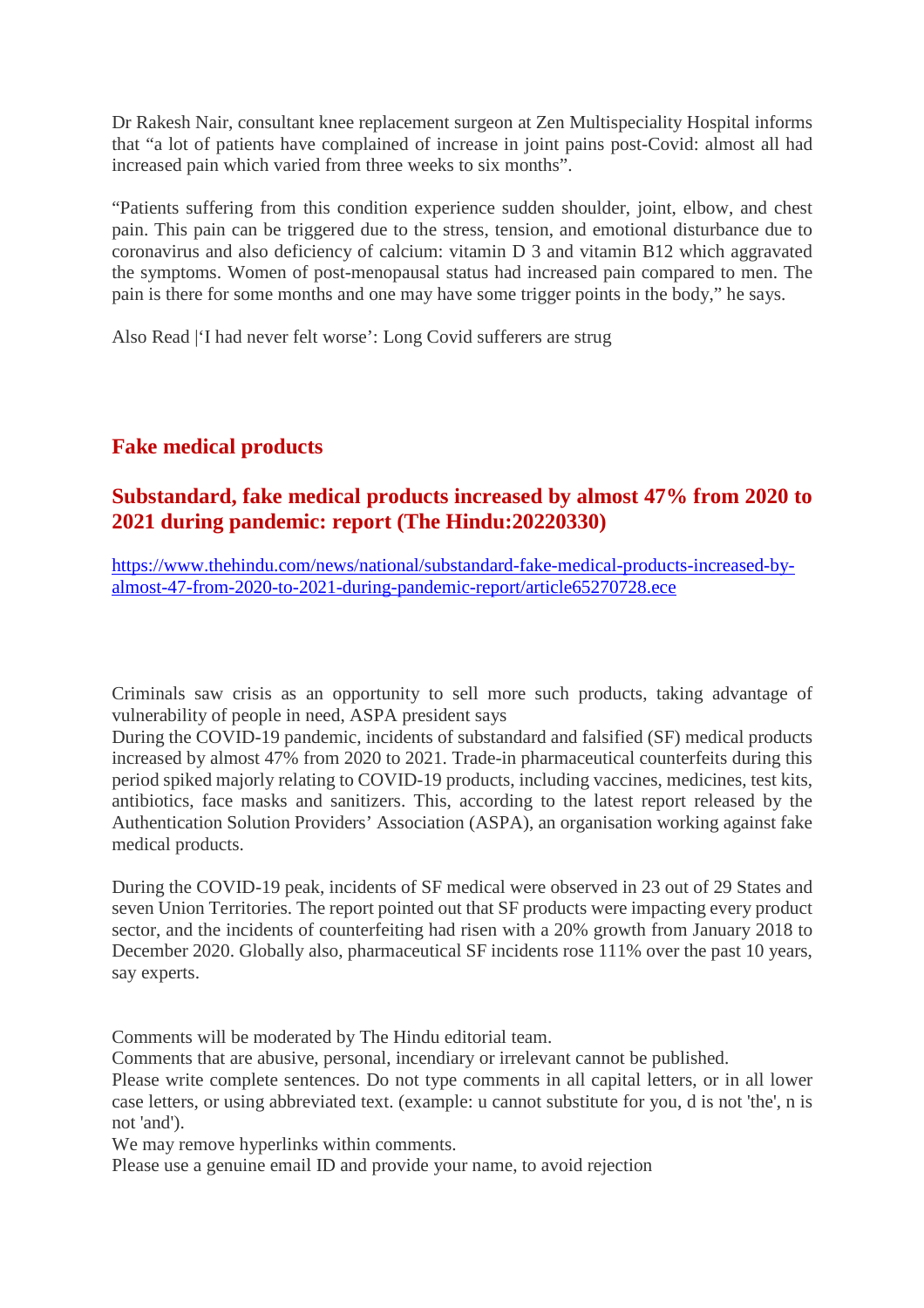# **Cosmetic Surgeries**

# **Watch | Zoom Boom and the rise of Cosmetic Surgeries (The Hindu:20220330)**

https://www.thehindu.com/sci-tech/health/watch-zoom-boom-and-the-rise-of-cosmeticsurgeries/article65269971.ece

A video on the phenomenon of Zoom Boom and how it is giving rise to cosmetic surgeries around the globe.

Medical aesthetic procedures are seeing a surge in China. The Chinese Association of Plastics and Aesthetics estimates that the cosmetic industry will grow to \$46 billion in 2022 as compared to \$6.5 billion in 2013.

According to recent data, a major segment of this market is micro-procedures. Microprocedures are those which are considered to be less invasive, like laser

# **Junk Food**

# **Soft drinks, instant noodles harming human, planetary health 14 hours ago (New Kerala: 20220330)**

Ultra-processed foods are having a negative impact on the diversity of plant species available for human consumption while also damaging human and -> View it--> https://www.newkerala.com/news/2022/46379.htm

# **Spirituality**

# **Spirituality can improve quality of life for heart failure patients, suggests (New Kerala: 20220330)**

A study led by the American College of Cardiology, has suggested that spirituality not only helps improve the quality of lif-> View it--> https://www.newkerala.com/news/2022/46349.htm